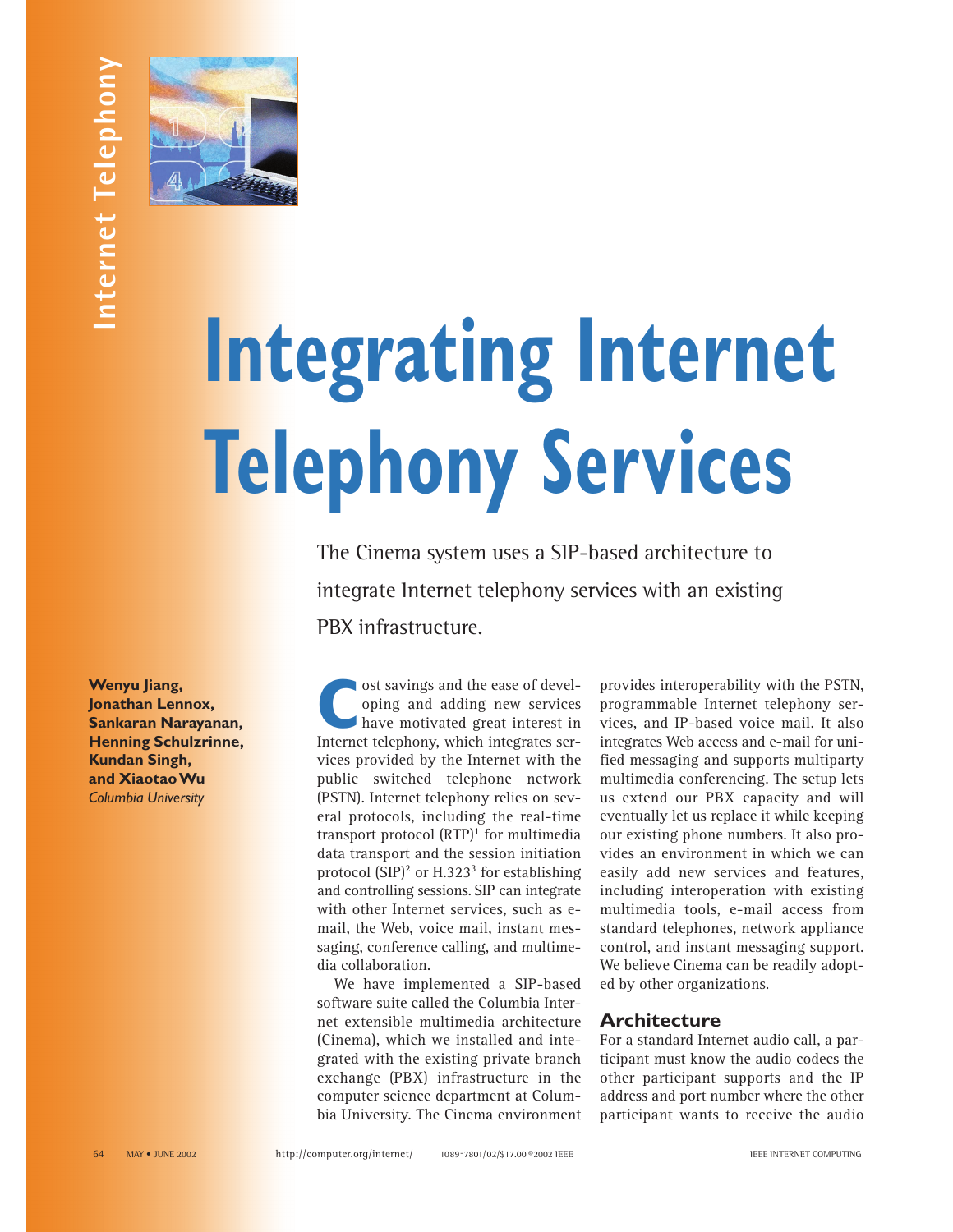

*Figure 1. SIP call flow. (1) When Bob's phone powers up, it registers with the server acme.com, indicating that Bob can be reached at p42.acme.com. (2) To initiate the Internet call to sip:bob@acme.com, Alice's SIP phone sends an invite message to the acme.com server, which knows the locations at which Bob can be reached. (3) In redirect mode, the server will return Bob's location to Alice, or in proxy mode, the server will forward the invite message itself to try to contact Bob at his current location.*

packets. The problem with this model is that IP addresses are hard to remember and can easily change if the user changes locations or machines. SIP facilitates user mobility by using high-level addresses of the form user@domain. For instance, a user can call bob@acme.com regardless of what communication device, IP address, or phone number Bob uses. SIP registrar servers maintain user locations, and the user's communication devices register with the registrar servers periodically by providing their current addresses.

Figure 1 shows the steps involved when user Bob wants to call another user, Alice. A forking proxy can forward the call request to multiple locations sequentially or in parallel. The first phone that is picked up gets the call, and the rest of the phones stop ringing. SIP calls can also use "tel" URLs that identify E.164 telephone numbers such as tel:+12125551234. The session description protocol (SDP), carried in SIP requests and responses, describes the list of supported audio and video codecs and the transport addresses to receive them.<sup>4</sup>

# **Cinema Components**

Figure 2 (next page) shows the Cinema architecture and the interactions among the system components, which consist of a set of SIP-based servers that provide a pathway to a post-PBX era of communications. The SIP server (sipd) and the SQL database form the core of the Cinema infrastructure. Sipd is a proxy, redirect, and registration server that helps route calls to a user's correct location based on information stored in the SQL database. The system assigns each user a *canonical user identifier* of the form, user@domain. Generally, Cinema assigns users their e-mail addresses as SIP identifiers, but it can also operate in portal mode, in which the system creates a new identity specifically for SIP calls.

Cinema uses a Web-based interface for managing user accounts, voice mail, and conference calls. Users can alter their passwords, authentication mechanisms, or voice mail notification format, and they can use the interface to update their network addresses and the phone numbers at which they can be reached.

As shown in Figure 2, the system includes several specialized servers. Cinema's general-purpose streaming media server, rtspd, delivers announcements, conference recordings, and voice mail messages stored there by the system's unified messaging server, sipum, which is essentially a centralized voice mail system.<sup>5</sup> (Users can retrieve voice messages using a real-time signaling protocol [RTSP] client, such as Apple's QuickTime.) Finally, sipconf is Cinema's centralized audio and videoconferencing server.<sup>6</sup>

The sip323 translator is a signaling gateway between SIP and H.323 — the International Telecommunication Union's (ITU-T) standard for multimedia conferencing over any packet-based network. In Cinema, sip323 integrates popular H.323 clients, such as Microsoft NetMeeting, into a SIP infrastructure. A Cisco 2600 router with SIP and PSTN capability acts as a gateway between the departmental telephone switch (PBX) and the department's local area network (LAN).

### **Call Handling**

Users make calls with IP-based SIP user agents (UAs), which can be based on either hardware (such as our Ethernet phone) or software (such as our sipc software system that runs on PCs). Figure 3 (page 67) shows the steps involved in processing a call when, for example, sip:alice@wonderland.com calls sip:Bob.Wilson@cs.columbia.edu.

Through DNS SRV<sup>7</sup> service location records, Alice finds out that the server erlang.cs.columbia.edu serves the cs.columbia.edu domain,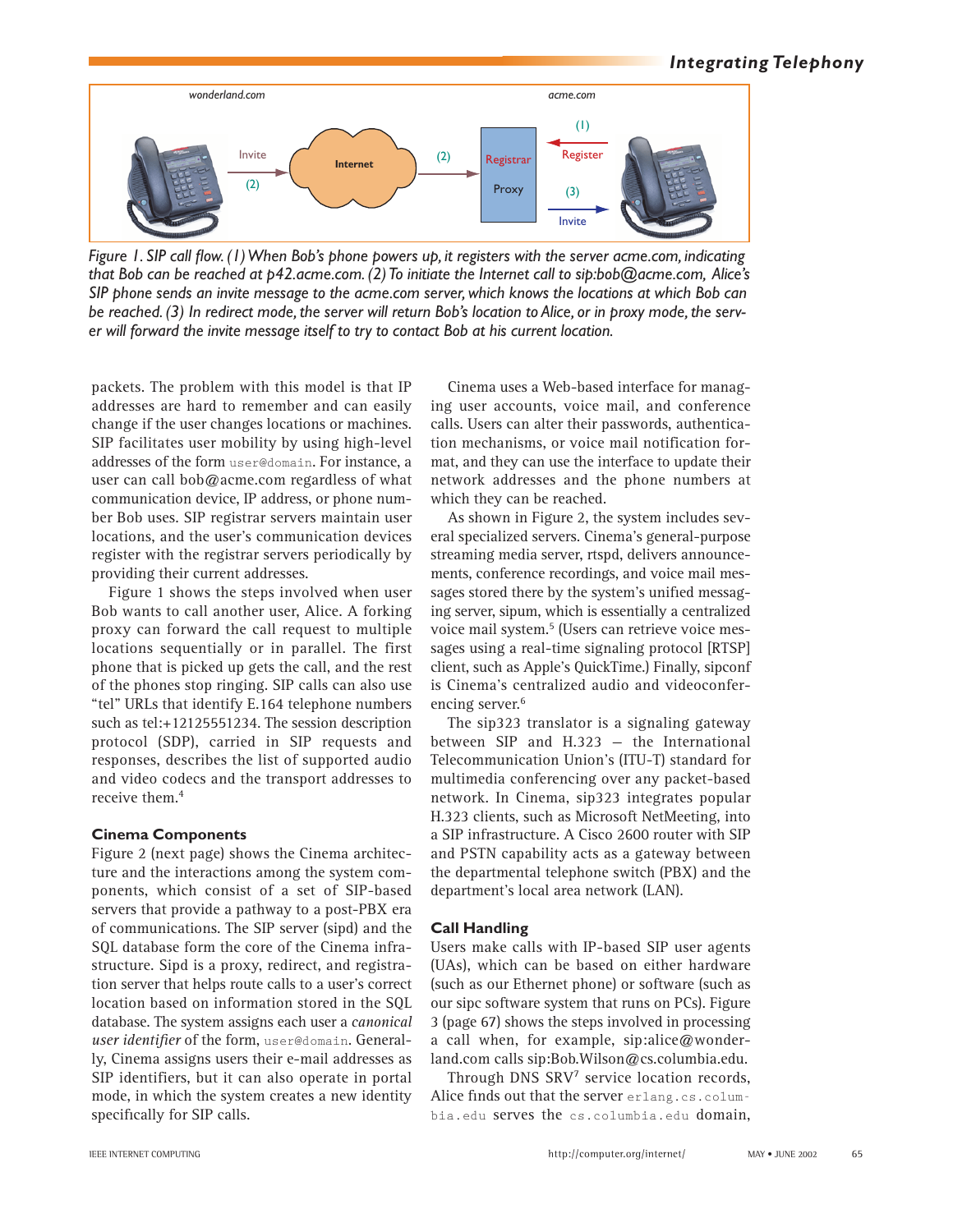# *Internet Telephony*



*Figure 2. Cinema architecture. The SIP server (sipd) is a proxy, redirect, and registration server that works with a SQL database to route calls to a user's correct location. The system also includes servers and gateways to various services.*

and sends the request to it. On receiving the message, the server transforms the callee address to a canonical user identifier for database lookup by a process called *canonicalization*. In this case, Cinema canonicalizes erlang.cs.columbia.edu to cs.columbia.edu by matching the domain portion of the request URI against a regular expression. For example, the line (.\*cs.columbia.edu) |  $(128.59.1[4-9].*)$  maps all host names and IP addresses in the range 128.59.14.0 – 128.59.19.255 to the canonical server address cs.columbia.edu. If the canonicalized host name does not match, the server operates as an outbound proxy and routes the unprocessed request to the SIP server for the domain.

In Figure 3, we assume that the system can reach user Bob with the canonical identifier sip:bob@cs.columbia.edu in several ways, including bob, Bob.Wilson, Bob.V.Wilson, or through a phone number such as 7134. To map such nonstandard representations to a canonical identifier, the system performs the four types of mappings shown in Figure 3: SQL alias, system alias, name mapping, and dial plan.

First, the system checks the database for the presence of a user's alias and, if one is present, resolves it to its canonical identifier. Otherwise, the server checks the system's e-mail aliases file, which typically records functional aliases like "postmaster" or "Webmaster." If no match is found, the name-mapper function tries to deduce a username by comparing various combinations of the first and last name recorded in the password entry against the system password file. Finally, if the user identifier looks like a telephone number, such as sip:7018@cs.columbia.edu or tel:7018, the system performs dial plan transformations. If none of the above rules locates a match, the system uses the user identifier unchanged.

In Figure 3, canonicalization results in the user name bob@cs.columbia.edu, and the SIP server retrieves the corresponding user, contact, and policy information from the database. If Bob requires caller authentication, the SIP server tries to authenticate Alice. The system then executes Bob's policy, which might, for example, demand that a particular calling user be refused or redirected. In addition, Bob's policy might involve executing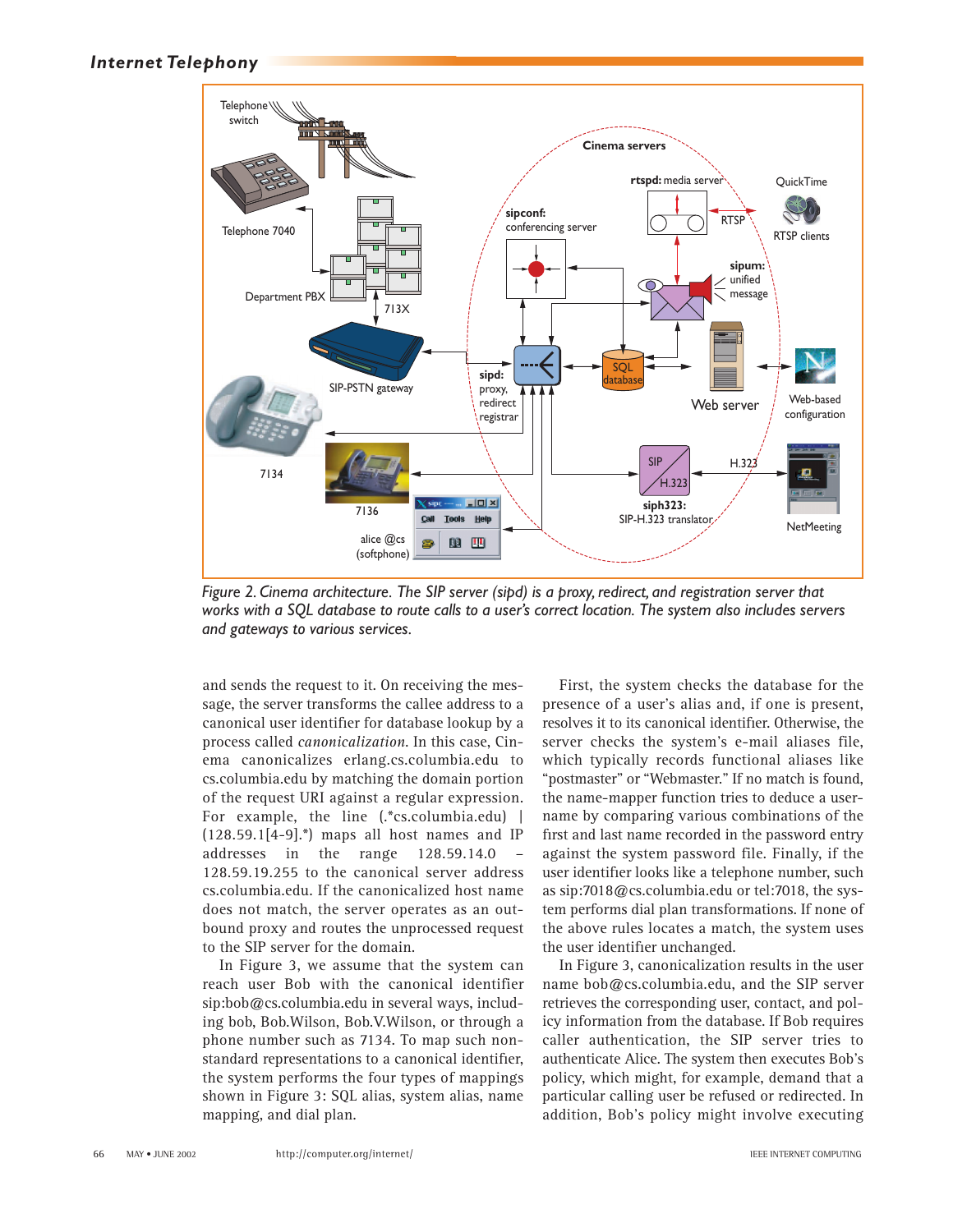# *Integrating Telephony*

programmable scripts that dynamically decide where Bob wants to be reached. If the server determines that Bob's current policy allows Alice's call, it contacts all of Bob's registered locations. Bob's SIP phone rings, he picks up the handset, and starts talking to Alice. Either participant can terminate the call when they finish talking.

Unlike PSTN switches, SIP servers do not normally store call state. They are responsible only for forwarding signaling messages, such as call initiation and termination requests. While the call initiation request goes through the SIP server, call termination requests might be directly exchanged by the two user agents without any intervening SIP server. However, the server can insist on being in the call path for all further messages using the SIP record-route option, which is useful for call logging and accounting.<sup>2</sup>

# **PSTN Interoperation**

Because telephone numbers identify PSTN subscribers, PSTN callers can reach SIP users by calling the gateway with a telephone number in the range assigned to the gateway's trunk line. The telephone number range is assigned either by the local PBX, if there is one, or by the local telephone company. For example, our PBX assigns extensions in the range 7130-7139 to the Cisco 2600 gateway, and anybody who dials (212) 939-7134 reaches the gateway at extension 7134. On the gateway, the system defines a VoIP call-leg specifier (called a *dial peer*) that determines a mapping to the SIP server's IP address, the type of codec that must be used in that call leg, and other parameters. In the following example, destinationpattern defines the range of numbers assigned to SIP phones, and session target gives the SIP server's IP address.

```
dial-peer voice 1 voip
preference 1
destination-pattern 713[0-9]
voice class codec 1
session protocol sipv2
session target ipv4:128.59.19.62
```
When a call comes in from the PSTN, the gateway can react in one of two modes: direct inward dialing (DID) or no-DID. In DID mode, the incoming trunk delivers the destination extension to the PBX or gateway. The SIP server maintains a map, called a *dial plan*, between the telephone number and the user identifier. In no-DID mode, the gateway prompts the caller with a second dial tone. After



*Figure 3. Call-handling procedures in the Cinema system. (1) Callee look-up (Bob) employs hostname canonicalization, user id canonicalization, and user database look-up; (2) Caller authentication allows only authorized persons to reach the callee; (3) Call routing forwards the call to the callee's current location or, if a policy is stated, to where the callee wishes to be reached.*

the caller dials a new extension, the gateway captures the call and forwards it to the SIP server. DID mode allows simpler dialing from PSTN, but no-DID mode can support more users. In the reverse direction, when a SIP user dials a telephone number, the SIP server transforms a telephone number such as sip:9397040@cs.columbia.edu to a telephone subscriber such as tel:+12129397040.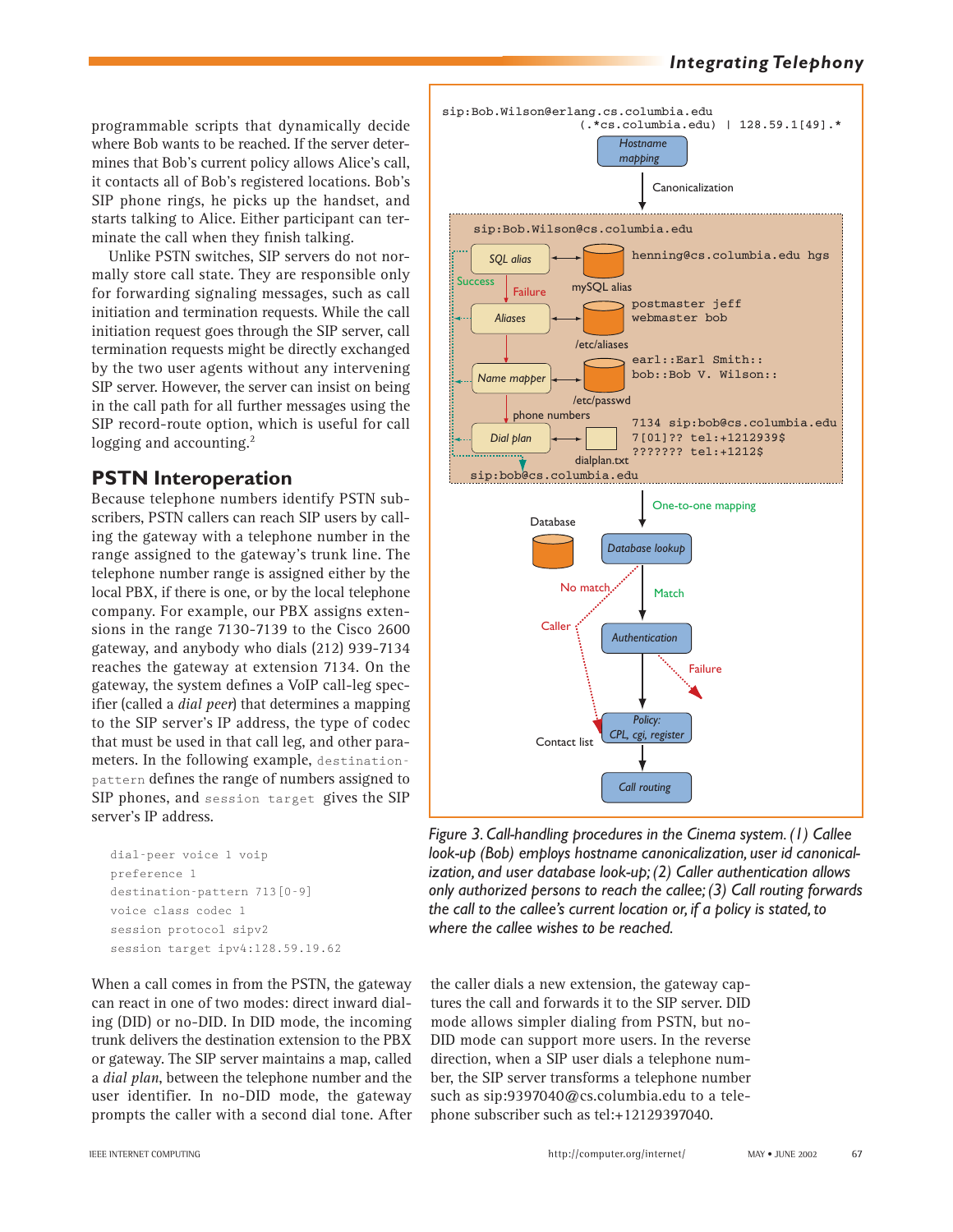# *Internet Telephony*



*Figure 4.A standard PBX configuration. The arrows illustrate how a call goes from PSTN to a SIP user agent (UA) via the PBX, the gateway, and the SIP server.*

### **Translating SIP-to-PSTN Calls**

Most PBX systems allow the same number to be dialed in multiple ways. For example, callers can use a four-digit extension, a local phone number, or a global number that includes the country code. The SIP server must therefore be able to unify numerous variations into a single number that can be used to select the appropriate gateway.

The following sample dial plan illustrates how this model operates. It maps both 4-digit extensions and 7-digit local numbers to a canonical format that includes the country code, area code, and local number. The SIP server substitutes the matched string in the left column for the  $\sin \theta$  symbol; ? matches a single digit, and \* matches any digit string. Any numbers in the round brackets, such as the (8) and (011) dialing prefixes in the example below, are removed during translation.

```
# Intradepartment calls
7[01]?? tel:+1212939$
# Local (same area code) calls
??????? tel:+1212$
# '8' is used for long distance
(8)?????????? tel:+1$
# International numbers
(011)* tel:+$
```
The SIP server then locates the appropriate gateway to route the call to the PSTN. For organizations using few gateways, the SIP server uses a static mapping table, called a *gateway map*, to select a gateway for each user or group. The gateway map also specifies which user groups can make certain types of gateway calls, such as international calls. If networks of IP telephony gateways are deployed, more complex routing protocols, such as telephony routing over IP  $(TRIP)$ ,<sup>8</sup> might become essential. TRIP lets the system route calls to the optimal gateway — usually the one closest to the destination.

# **Connecting to the PBX**

For centralized phone management, many corporations and universities use PBXs to consolidate external trunk lines and provide voice mail services. Our department has a Nortel Meridian Option 11C PBX with two T1 trunk lines.<sup>9</sup> The external T1 line connects to the local central office, and the internal T1 line connects to the PSTN-IP gateway, as shown in Figure 4. With this setup, a user can make IP phone calls from either an analog phone (whether inside or outside the department) or a SIP user agent. The integration of the PBX and PSTN-IP gateway is usually a trial-and-error process, largely due to the proprietary and legacy nature of PBX systems.

**Line type.** The T1 line type can be either channelized or primary rate ISDN (PRI). $9$  T1s differ mainly in the signaling protocol they use. Channelized T1s support 24 64-Kbps voice channels and use channel-associated signaling (CAS) — a form of in-band signaling in which some bits in each voice channel are robbed for signaling. In contrast, PRI reserves one channel for an out-of-band signaling method known as common-channel signaling (CCS). PRI supports 23 voice channels plus one signaling channel. Depending on the PBX model, channelized T1 might not provide advanced features such as caller ID, and hence PRI service might require additional signaling hardware in the PBX's T1 line-card. We use channelized T1 in our PBX for both T1 lines.

**Line characteristics.** The line coding determines how the bits are coded on the wire. We recommend binary 8-zero substitution (B8ZS) because it provides 64 Kbps for each voice channel, whereas alternate mark inversion (AMI) steals one out of every eight bits (leading to a 56-Kbps channel), which degrades voice quality. Line coding is not always independent of line type. AMI cannot be chosen with PRI, for instance, because PRI requires 64-Kbps channels.

**Trunk type.** The most common choices for trunk type include DID and tie line. The name "tie" comes from the fact that this type of trunk is a bidirectional trunk line that ties two nodes together. We recommend using a tie line because it allows both DID (incoming) and outgoing calls. The channel type is also important. It can be data, voice-only, or data and voice, but it must be set to voice-only for channelized T1. Otherwise, IP-to-PSTN calls might fail as the PBX treats a call as data transmission.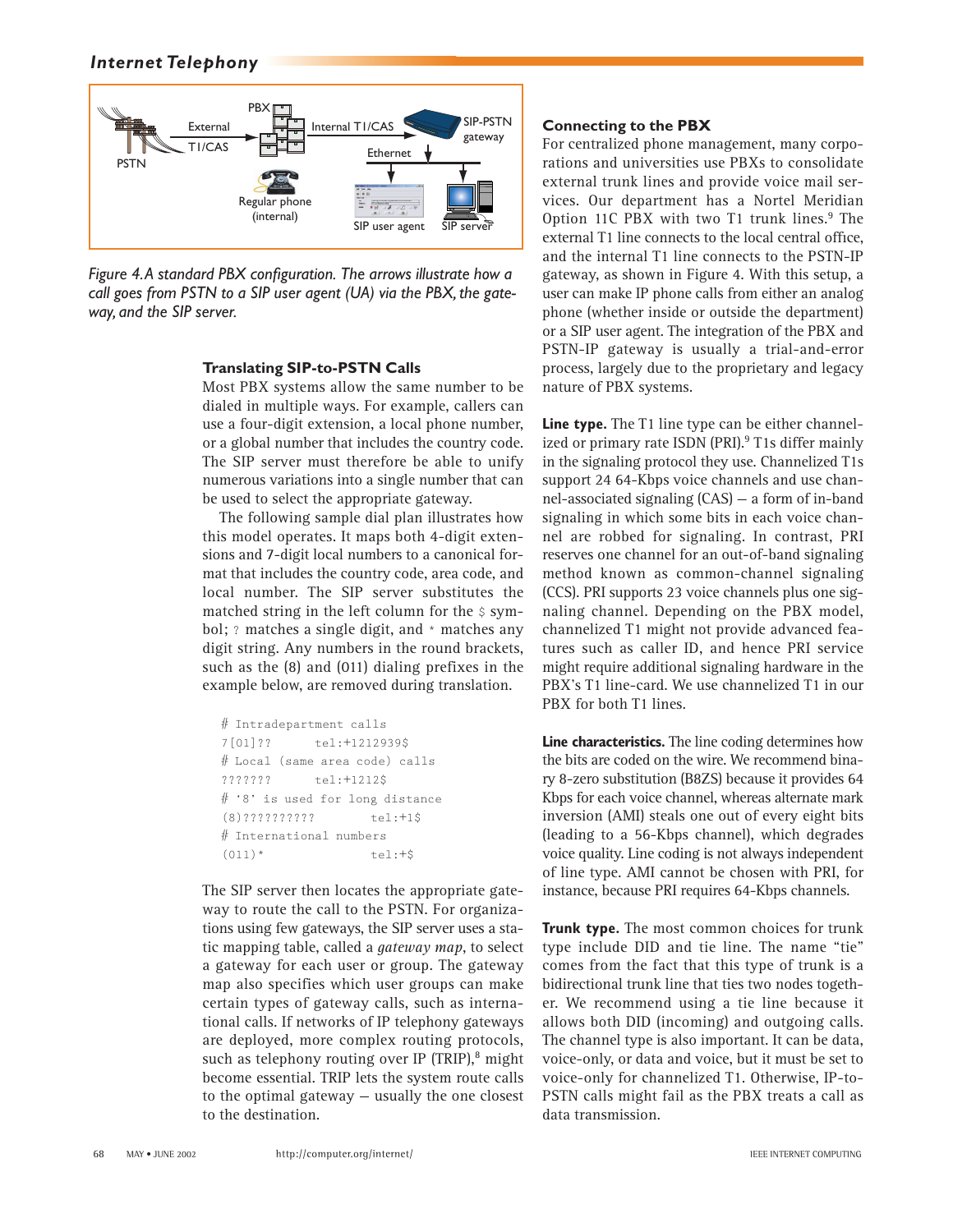# **Related Work in Telephony Integration**

Several companies, such as Net2Phone and MediaRing, provide PC-to-PC and PC-tophone calls.Their objective is mainly to provide low-cost call service to the PSTN from the public Internet. We initially intended Cinema to minimize telephone infrastructure and service costs for an organization, but our architecture is well suited as an Internet telephony infrastructure within an organization.We can configure Cinema to carry calls between campuses or branch offices over IP with virtually no added cost.

Several multimedia conferencing products use SIP or H.323 for signaling.These include MeetingPoint from CUseeMe Networks (www.cuseeme.com), Sametime from Lotus (www.lotus.com/home.nsf/ welcome/sametime), and GnomeMeeting (www.gnomemeeting.org) from the Linux community. Our system can provide services beyond standard videoconferencing and can actually incorporate these tools as long as they are standards-compliant.

There is a fair amount of early voice-

messaging work — in particular, Xerox PARC's Etherphone — but none of it addresses the integration of Internet telephony with voice-messaging systems. Several vendors offer SIP proxy servers and user agents that we can use in the Cinema infrastructure as well. The SIP standard simplifies integration among different vendors' products.The Cinema architecture facilitates such integration with readily available features; new components can be added as needed.

**Access permissions.** Nortel Meridian PBXs use multiple priority levels called network class of service (NCOS) for controlling user privileges. A caller's NCOS determines the type of call users are allowed to make. For instance, a low NCOS value indicates a low privilege level, and might allow only internal phone calls. For incoming calls, the system checks the caller's NCOS, and the call goes through only if the caller's NCOS permission is no less than the callee's. (The callee is not the internal T1 line but a virtual entity.) To enable incoming calls to SIP users, we configure the callee's NCOS value to match the caller.

# **Security Issues**

Because user registrations must be authenticated to prevent unauthorized users from directing calls to themselves or elsewhere, our system uses digest authentication. This means that the system will always verify a shared secret between the server and the client via challenge-response prior to allowing access. Currently, our PSTN-IP gateway does not have user authentication and authorization capabilities, so we delegate this functionality to the SIP proxy server to ensure that only authorized users can make calls.

Our gateway is a Cisco 2600 router, which runs the internetwork operating system (IOS) software. We make use of the IOS access control lists (ACL) to accept SIP requests only from the proxy server. This prevents users from bypassing the proxy and using the gateway directly, although the gateway is configured to allow media packets from any host. The system forwards calls from the gateway to the SIP server. This configuration, along with the SIP recordroute mechanism,<sup>2</sup> forces subsequent requests within a call to traverse the same signaling path

and allows call logging and billing services to be part of the SIP server.

# **Additional Services**

An ideal telephony system would provide support for intelligent call-handling scenarios. For example, users might want other users to be able to reach them at their office phone during office hours and at their home phones after hours, but they might not want telemarketers to get through at either location. Users can achieve this level of customizability with the Cinema system by uploading code that alters the SIP server's behavior based on call priority or caller identification. Several different mechanisms can achieve this with SIP, including the XML-based call-processing language  $(CPL)^{10,11}$  or the SIP common gateway interface,<sup>12</sup> which behaves much like standard HTTP CGI.

Our SIP user agent, sipc, simplifies creation and deployment of SIP CGI and CPL scripts by providing scripting engines for these languages. In addition to scripting, however, user agents need services like call signaling and media transmission control between endpoints. Because SIP CGI and CPL are not designed for such endpoint services, we are currently developing a new service script language specifically for supporting endpoint services like direct media control and direct user interaction.

Voice mail is as important for Internet telephony as it is for the PSTN. Unlike answering machines, voice mail systems enable centralized user account management and configuration, and they make it easy for users who have multiple phones. Internet-based voice mail integrates easily with other IP services. We use SIP for signaling and RTSP for storage and retrieval of voice messages.<sup>5</sup> The system can list user messages on a Web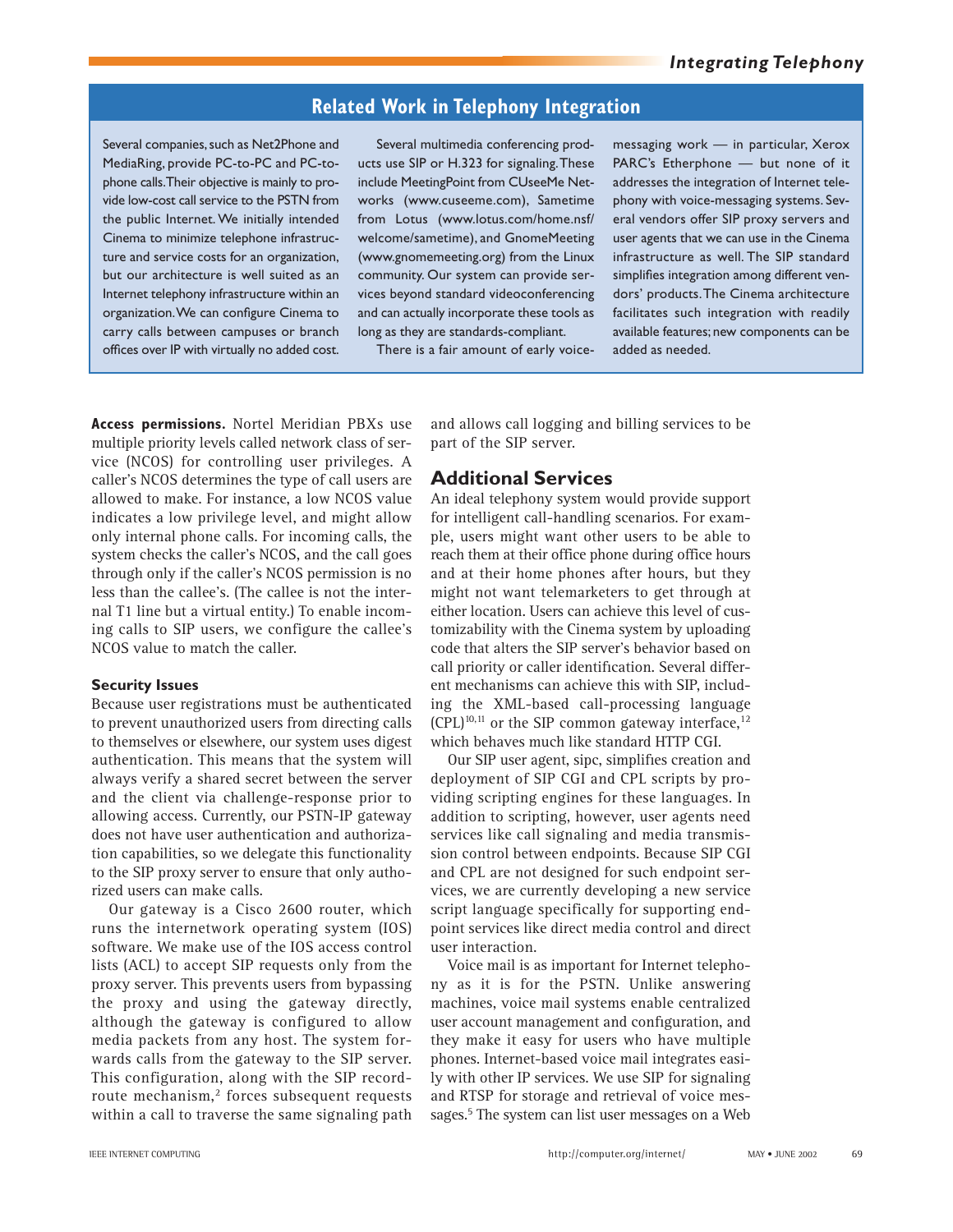# *example.com*

| _sip._udp | 0 40 a.example.com |
|-----------|--------------------|
|           | 0 40 b.example.com |
|           | 0 20 c.example.com |
|           | 1 0 d.backup .com  |
|           |                    |

*Figure 5. DNS SRV resource record. This record orders servers by priority and weight for each service and domain.*

page where they can be played by a mouse-click using any of several media players.

# **Conference Calling**

Another important telephony service is multiparty conferencing, which is provided in the PSTN by conference bridges. Our Internet telephony environment employs a SIP conference server<sup>6</sup> that uses audio and video capabilities for unicast and multicast conferences. Every conference operates using a SIP address, such as staffmeet@cs.columbia.edu, which users dial to join the conference. The dialplan facility in the SIP server helps map telephone numbers to conference addresses, which facilitates participation by PSTN users.

The Web interface offers access to attributes such as conference identifier, duration, schedule, authentication mechanism, conference size, and media type. The system can restrict the participant list by defining specific capabilities for different sets of participants. Participants might want a conference in which anybody could listen, for instance, but only users within the domain cs.columbia.edu could send media.

### **Interactive Voice Response**

An Internet telephony system should also provide services such as authentication or listening to and deleting voice mail for users who are limited to supplying input using the telephone keypad and spoken audio. The VoiceXML markup language can help in creating audio dialogs that feature synthesized speech, digitized audio, input speech, dual-tone multifrequency (DTMF) recognition, and audio recording for telephony applications. The separation of user interaction code (such as DTMF and speech recognition) from the service logic (phone-based e-mail, weather reports, and so on) facilitates the development of several interactive voice-response services.

We built a SIP-based VoiceXML browser that lets telephone users interact with Cinema components. This component operates between the SIP-

PSTN gateway and the voice mail or conferencing service in our system. VoiceXML defines a dialog specification for services such as voice mail access. Our browser fetches this dialog from a Web server using HTTP and interprets it in a form suitable for PSTN users.

### **Network Appliance Control**

Beyond providing multimedia communication services, we also developed a SIP/X10 gateway that provides network appliance control. X10 is a protocol that involves sending specially coded lowvoltage signals that are superimposed over the electrical wiring. Our gateway accepts SIP requests and translates the requests into X10 signals, which are then transmitted to the controlled devices to change the device status to on or off. Each device attached to the gateway has a SIP address, such as sip:lamp@cs.columbia.edu. Users who subscribe to the SIP address can be notified by the device status change.

### **Instant Messaging and Presence**

By combining presence and Internet telephony, providers can improve services — reducing the number of failed call attempts or automatic redirects to voice mail, for example. Users who subscribe to each other can be notified of changes in state (online, offline, busy, and so on) and can send each other short instant messages. SIP-based messaging and presence provides a standard way to send instant messages and form "buddy lists." We can also couple presence to phone status, marking the user as busy when in a phone call.

Our SIP server, sipd, has a built-in centralized presence server that stores and conveys presence status. In this model, to convey her interest in Bob's presence status, Alice subscribes to a server that tracks subscriptions for each user. When Bob comes online, his user agent registers with the SIP server and provides his contact address. The server then uses this registration information to notify Alice about Bob's status asynchronously. The system displays buddy status as part of the user's address book, and users can exchange instant messages with their buddies, directly or through a proxy server, using the SIP message method.

# **Advanced Services**

In addition to the services offered by Cinema servers, intelligent SIP user agents can provide advanced services beyond basic call establishment. The sipc user agent supports instant mes-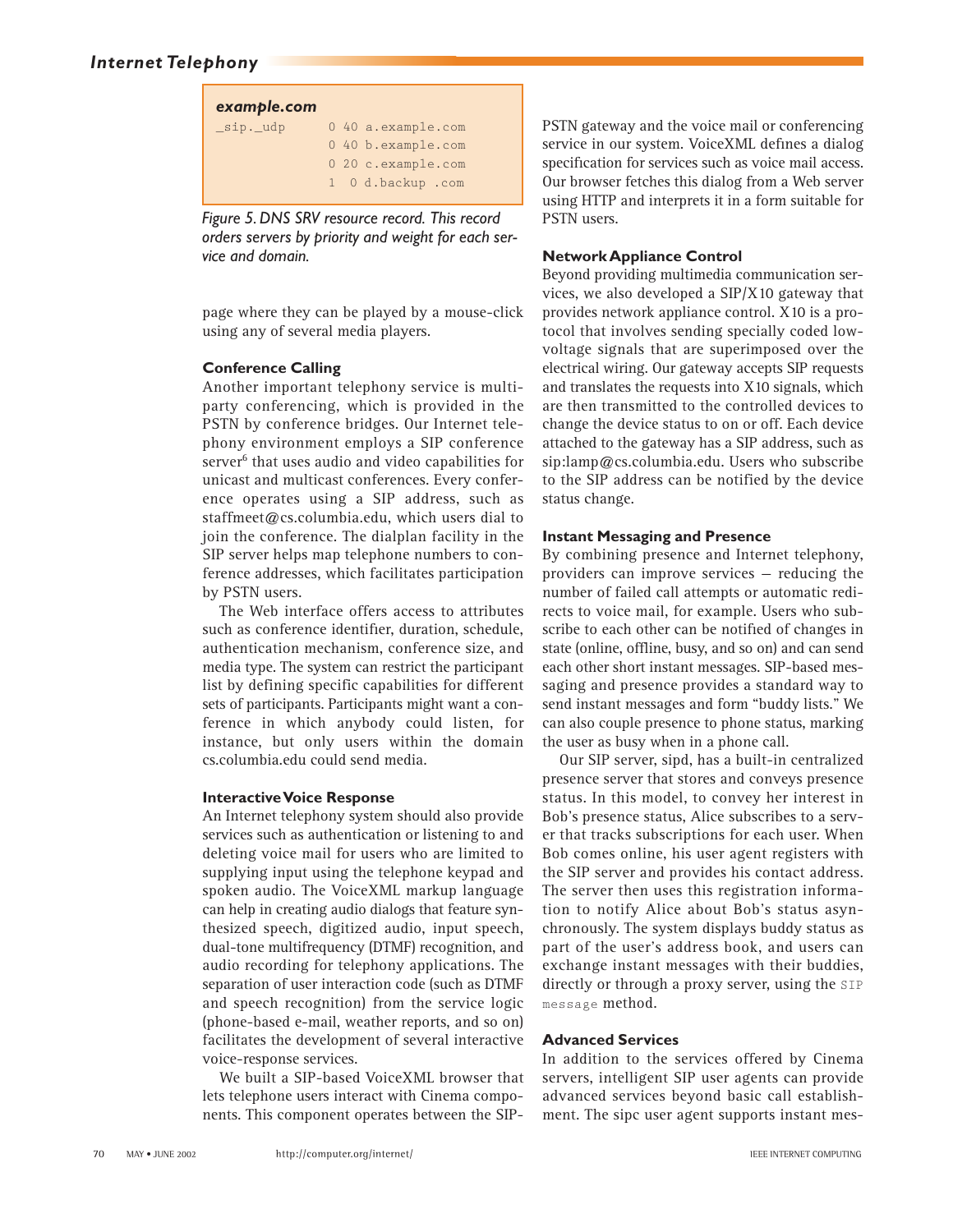*Integrating Telephony*

saging and can retrieve presence information about buddies from a SIP presence server such as sipd. The agent also facilitates application sharing using the virtual network computing (VNC) tool,<sup>14</sup> as well as shared Web browsing, which lets a group of people visit the same set of Web sites in a session. Here, user agents use the SIP message feature to exchange  $URLs<sup>13</sup>$  with each other on the basis of which sites a particular user is currently visiting. These services help enhance our communications infrastructure to create a collaborative work environment.

# **Scalability**

The distributed nature of our system lets us add components as necessary to meet the needs of a large-scale user base. For scaling SIP servers, we make use of the SRV feature in DNS<sup>8</sup> and the redirect capability in SIP. A DNS SRV resource record like the one in Figure 5 lists a set of servers, ordered by priority, for each service and domain. Servers *a*, *b*, and *c* in the example are to be used first (priority 0) if possible, and server *d* is the backup server (priority 1). Among the primary servers, *a* and *b* should receive a combined total of 80 percent of the requests; server *c*, presumably the slowest of the three, is designated to handle the rest. The client uses weighted randomization to achieve this distribution.

Simple random request distribution is not sufficient because servers need to share access to the same registration information. Each server would thus have to replicate incoming registration requests to all other servers or update a common shared database. In either case, updates or lookups would quickly create a bottleneck. Given that SIP user agents typically register once an hour, the database for a wireless operator with one million phones would have to process about 280 requests per second.

We solve this problem with our two-stage scaling architecture, shown in Figure 6, which divides a domain server group into two parts: a set of stateless proxy servers and a set of clusters. The proxy servers perform stateless request routing. They might route on the basis of a hash of the user identifier; each hash-range might map to a particular second-stage server, or, to ensure reliability, a cluster of servers. The system determines the cluster member using DNS SRV. This architecture scales to any desired processing load and user population size. The system can also use SIP's redirect feature to delegate requests to servers that are less loaded.



*Figure 6. SIP scalability using DNS SRV. Each letter of the alphabet gets its own server cluster so that a request for bob@example.com will be routed to a server in the "b" cluster.The second-stage server then performs the actual request processing.*

Our RTSP media server (rtspd) and SIP conference server (sipconf) handle media streams. Using multiple servers, each handling several tens of sessions, distributes the load and scales the system. Bandwidth might be an issue for the SIP-PSTN gateway if it handles a lot of calls, but we can eliminate this problem by using a fast 100-Mbps network interface, a low bit-rate codec (such as G.729), silence suppression,  $15$  or a combination of these options.

# **Future Work**

To deploy the Cinema system commercially would involve other issues related to security, billing, and QoS. One disadvantage of current PBXs is the difficulty in tailoring billing information to local needs, which usually results in having to inspect paper printouts manually. We have implemented call logging in sipd with an SQL database and Radius log files. We have also implemented an SNMP-based management agent. Cinema could provide hop-by-hop encryption and authentication using transport layer security (TLS) and secure sockets layer (SSL), but interoperating with corporate firewalls and network address translators is another challenge.

We are currently analyzing the performance of our SIP proxy and conference server. It is more difficult to evaluate the performance of SIP servers than of Web servers because finding the maximum operating rate is complicated by SIP's use of the